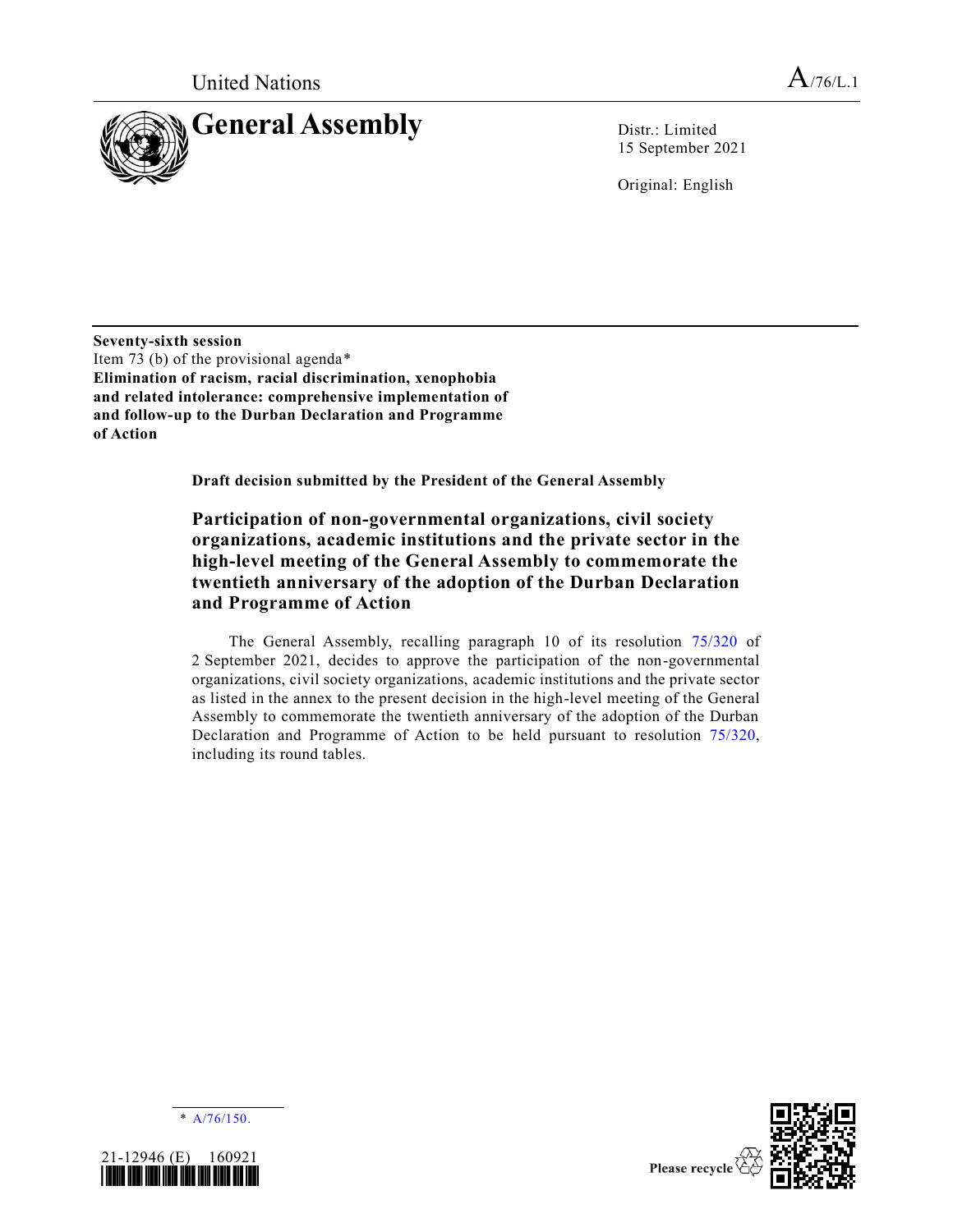## **Annex**

AJESH (AJEMALEBU SELF HELP)

Alpha and Omega Foundation NP

Cardozo Law Institute in Holocaust and Human Rights

Center for Migration, Gender, and Justice

Church of the Brethren

Collectif Sénégalais des Africaines pour la Promotion de l'Education Relative à l'Environnement

Create2030

DoTheDream Youth Development Initiative

Ecology Africa Foundation

Felician University

Fondation Humanitaire Internationale AICM Ukraine

Footprints Development International

Fordham University – Graduate Program in International Political Economy and Development

FOUNDATION FOR ENVIRONMENTAL SAFETY (FES)

Global Initiative for Food Security and Ecosystem Preservation – GIFSEP

Global Peace Institute (GPI)

Harvard University UNA Chapter

Hasfa

Hitma Organization for Cultural and Social Development

Humanity For The World (HFTW)

International Climate Change Development Initiative

Jamma Children Foundation

Journalists and Writers Foundation

Justice for All (Burma Task Force)

Liberia Immunization Platform (LIP)

NADAM FOUNDATION

Rwanda Youth Impact

Success Capital Organisation

Sustainable Development Council

Sustainable Development Goals Brigade India

Thanks-Giving Foundation

The Egyptian International Foundation for Human Resources Development

The World Lebanese cultural Union (WLCU) – BC council

The Zakat Foundation of America